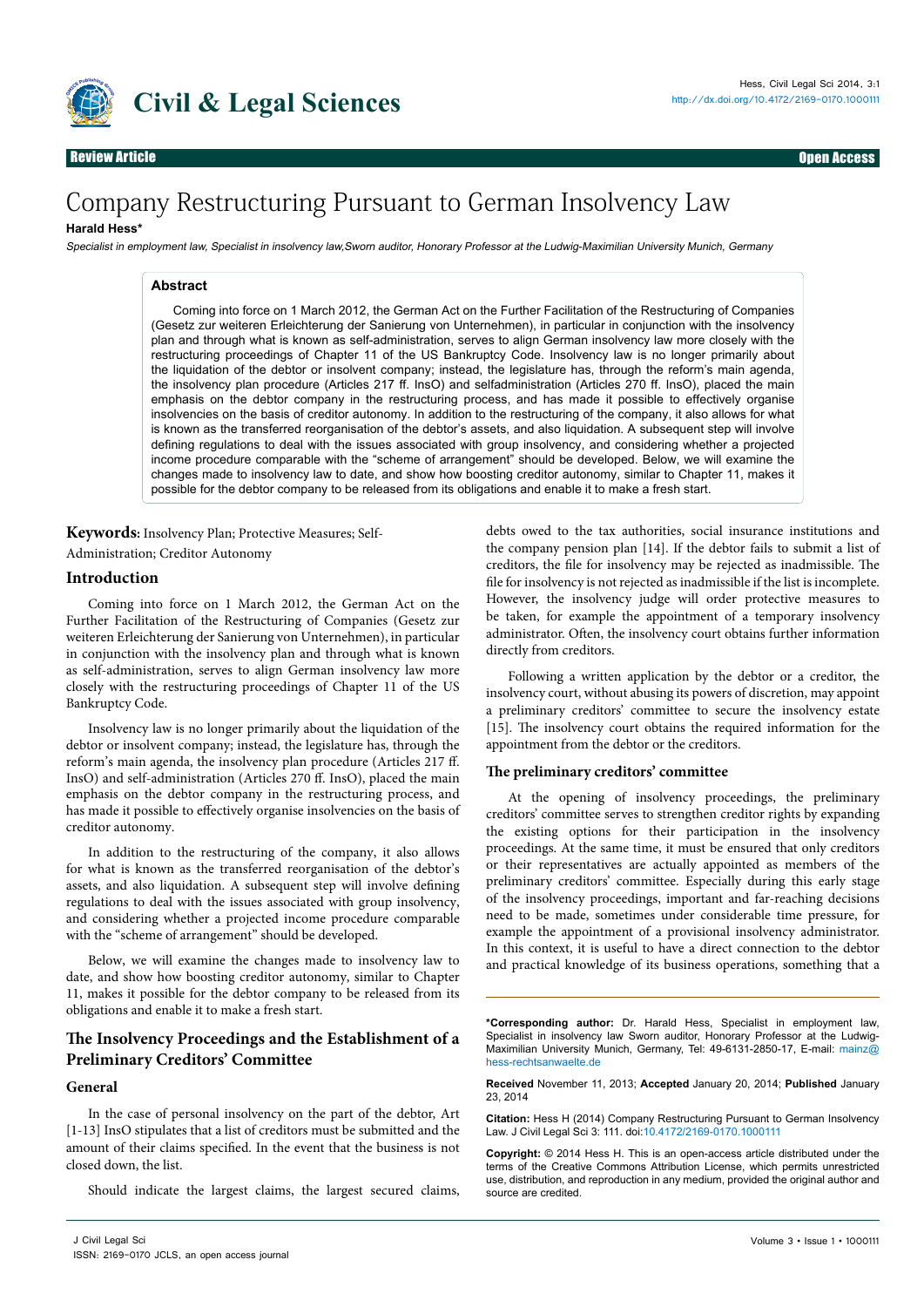non-creditor would first need to acquire. The legislature distinguishes between three types of creditors' committees.

**The creditors' committee in the insolvency proceedings:** Firstly, there is the preliminary creditors' committee in the insolvency proceedings, for which the provisions in Art. 67 par. 1, Art. 67 par. 3 and Art. 68 InsO do not apply. This means that non-creditors are not eligible to become members of the creditors' committee unless they become creditors when the insolvency proceedings are opened [16]. As a rule, trade union representatives are excluded as members of the creditors' committee, as they themselves are creditors in only very rare instances [17].

**The creditors' committee after the insolvency proceedings are opened:** The preliminary creditors' committee, which operates in the period after insolvency proceedings are opened, up until the date of the creditors' meeting, or what is termed the reporting date, is a separate body responsible for a special regulatory area. As a result, the office of the preliminary creditors' committee from the period before the insolvency proceedings are opened comes to an end, and a new decision on the appointment of creditors to the committee needs to be taken. The preliminary creditors' committee is established for the period up to the reporting date if the need arises. The judge is not bound to accept proposed appointments, and may change the composition of the creditors' meeting for the period after insolvency proceedings are opened, since various responsibilities arise during the different periods.

**The appointment of the creditors' committee at the creditors' meeting:** The creditors' meeting, which must be held no later than three months after insolvency proceedings are opened, decides whether the preliminary creditors' committee appointed by the insolvency judge should be retained, a new creditors' committee selected or the committee dispensed with entirely. Since the intention of the legislature was to achieve a representative sample of the group of creditors [18], it is expedient to form a creditors' committee with five members. A creditors' committee with an even number of members is also permissible, with the consequence that no decision might be reached in cases in which the votes are evenly split, and the rules of procedure for the creditors' meeting make no provision in such cases for a casting vote by a member of the creditors' meeting.

# **The duty to appoint a creditors' committee**

The appointment of a preliminary creditors' committee at the opening stages of the insolvency proceedings, and the participation of this committee in the court decision on the appointment of a provisional insolvency administrator, are intended to ensure that creditors have an early say in the selection and appointment of the provisional insolvency administrator, the order for self administration and the appointment of the preliminary custodian. The committee's primary role is in situations where restructuring of an insolvent entity is being considered and the survival of plants and jobs is in question [19].

Art. 22a par. 1 InsO stipulates that a preliminary creditors' committee of this kind must be appointed for companies above a certain size. Thresholds such as balance sheet total, revenues and the number of employees are specified in Art. 22a par. 1 No. 1-3 InsO to distinguish between the different categories. The obligation to appoint a preliminary creditors' committee applies only if the company:

- Has a minimum balance sheet total of €4,840,000 after deduction of any deficit shown on the assets side within the meaning of Art. 268 par. 3 HGB [20]

- Revenues of at least €9,680,000 in the 12 months before the balance sheet date [21]

- Had an annual average workforce of at least 50 employees [22].

# **The voluntary creditors' committee**

If there is no obligation to appoint a creditors' committee, for example because business operations have ceased or the thresholds were not reached, the court may appoint a creditors' committee as required, because, for instance, the debtor, the preliminary insolvency administrator or a creditor has requested the appointment. However, persons must be nominated who are suitable for appointment to the creditors' committee, and who are prepared to accept such a post. This voluntary creditors' committee is not involved in the appointment of the provisional insolvency administrator.

# **Involvement of the Creditors in the Appointment of a Provisional Insolvency Administrator**

# **General**

For the appointment to the position of provisional insolvency administrator in the insolvency proceedings, the right of the creditors to be involved in the appointment does not extend to the individual members of the creditors' committee.

# **Consultation with the creditors' meeting**

The full preliminary creditors' committee should be given an opportunity to comment on the requirements for the receiver's job description and on the person of the provisional insolvency administrator. The job description for the provisional insolvency administrator must set out objective criteria indicating that the proposed person is unbiased and possesses the business expertise to implement the envisaged restructuring. However, the preliminary creditors' committee is not obliged to express an opinion. If it does not express an opinion, it is the court's responsibility to decide on the job description for the provisional insolvency administrator for the final insolvency proceedings. The insolvency court is not bound to consider any proposed candidates where no information or insufficient details have been provided on the job description for the provisional insolvency administrator.

The opinion of the preliminary creditors' committee must be based on a resolution adopted at a creditors' committee meeting that was actually held, in accordance with the rules of procedure, and which was signed by all the members of the creditors' committee. It is essential to document the resolution of the preliminary creditors' committee submitted in writing, because the insolvency court has the power to deviate from the proposals submitted by the preliminary creditors' committee.

The consultation provision applies only to the preliminary creditors' committee in the insolvency proceedings. In the event that the insolvency court appoints a different provisional insolvency administrator once the insolvency proceedings are opened, further consultation with the previous preliminary creditors' committee is not required.

If, when insolvency proceedings are opened, a creditors' committee is appointed with the same members as the preliminary creditors' committee, this constitutes a new creditors' committee that holds office until the first creditors' meeting. The insolvency proceedings may refrain from consulting the preliminary creditors' committee if a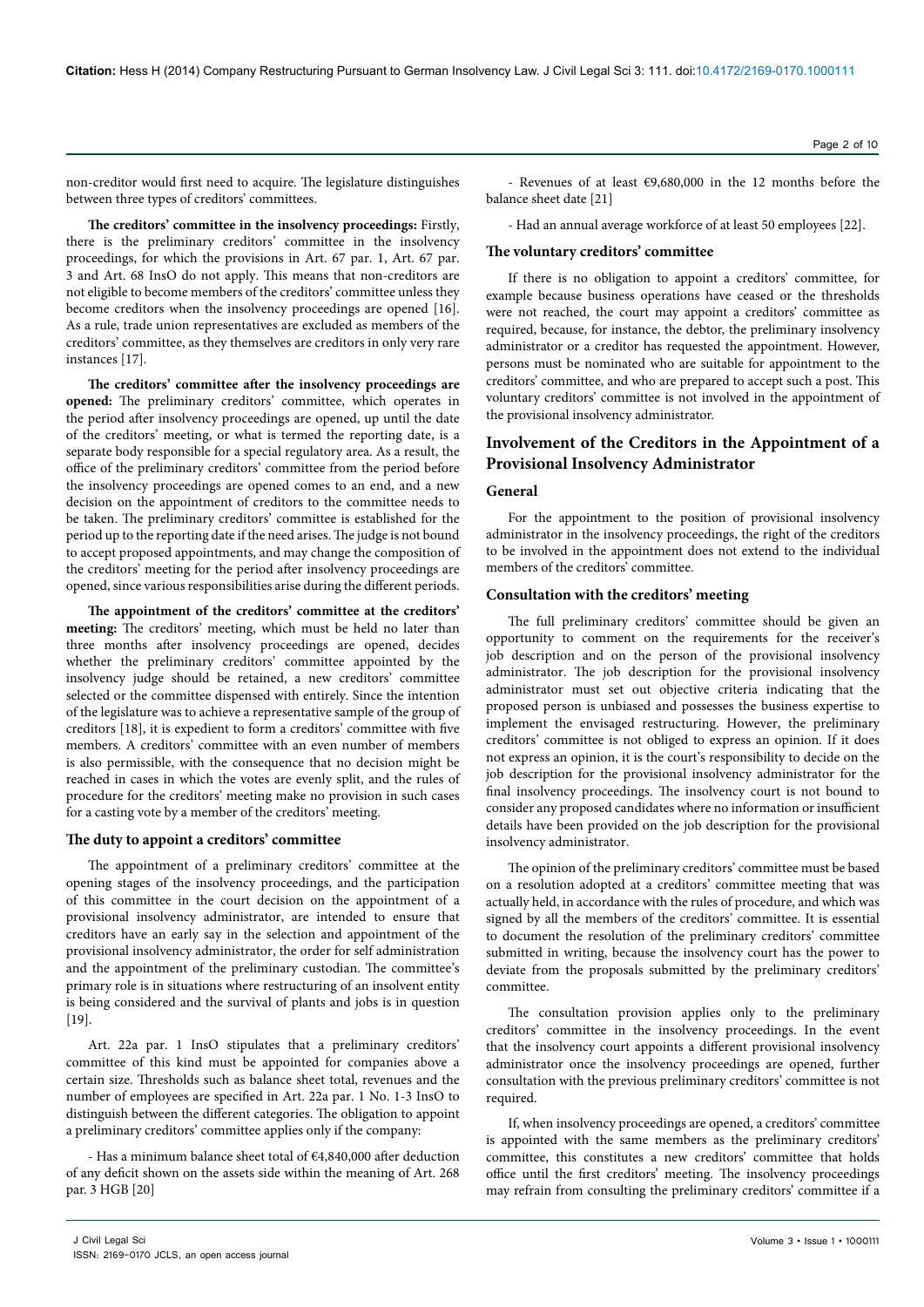permanent change in the debtor's assets situation clearly results in a deterioration in the company's assets situation.

# **The agreed proposal of the preliminary creditors' committee**

If the proposed provisional insolvency administrator meets the job description suited for the company, and if the envisaged provisional insolvency administrator is unanimously proposed to the court by the preliminary creditors' committee, the court is bound to accept the proposal [23]. However, the court is not bound to accept the proposal from the preliminary creditors' committee if the person proposed is not suitable to assume the post, or does not have enough work capacity. On the question of unsuitability, it must be noted that the provisional insolvency administrator cannot be rejected as unsuitable because the person was proposed by a creditor or the debtor, and the later provisional insolvency administrator provided general advice to the debtor.

# **The majority proposal of the preliminary creditors' committee**

If the preliminary creditors' committee is unable to reach a unanimous agreement on the appointment to the position of the provisional insolvency administrator, the court is not bound to accept the proposal. Based on the arguments of the preliminary creditors' committee, the insolvency court can, without abusing its powers of discretion, appoint a different provisional insolvency administrator that it considers suitable for the position.

## **The Insolvency Plan**

#### **Introduction**

The legislature based the insolvency plan proceeding that entered into force in 1999 on the US Chapter 11 bankruptcy code.

# **Purpose of the insolvency plan**

The insolvency plan proceeding can aim at financial and performance-related restructuring, regardless of whether the debtor appears worthy of restructuring. As regards the objectives of the proceeding that deviate from the liquidation (standard realisation), e.g. the restructuring of the company, the insolvency plan pursuant to Art. 1 InsO provides the necessary legal framework for creditor autonomy, which is intended to facilitate consensual management of the insolvency by way of negotiation and private autonomous exchange processes. In derogation from the realisation proceeding regulated by law, the parties involved in the insolvency proceedings are given opportunities to restructure the debtor or to exploit it economically to find more favourable realisation options[24].

#### **Legal status of the insolvency plan**

The insolvency plan is based on the free agreement between the creditors, so that it constitutes a realisation agreement on the debtor's assets [25].

#### **The plan initiative**

The debtor [26], the insolvency administrator [27] and the insolvency guardian [28] can be considered as possible initiators of the insolvency plan. Pursuant to the wording of Art. 218 InsO, the insolvency administrator has an independent right to initiate the plan regardless of the body of creditors. In addition, the creditors' meeting [29] can collectively instruct the insolvency administrator to draw up an insolvency plan, whose objective can be set by the creditors' meeting. Individual creditors can also obtain a resolution at the creditors' meeting, instructing the insolvency administrator to prepare an insolvency plan, whose objective is specified by the creditors.

In accordance with the basic structure, four different insolvency plans can therefore be considered:

- A plan drawn up and submitted by the debtor.

- A plan drawn up by the provisional insolvency administrator, but submitted only after the opening of insolvency proceedings.

- Insolvency plans drawn up by the insolvency administrator at the behest of the creditors' meeting, with possibly contrary objectives, according to the objectives that the creditors' meeting or individual creditors wish to pursue.

The arrangement sought by the creator of the plan, which focuses on the latter's interests, is independent of the creditors and can result in a plurality of insolvency plans that is not adequately regulated by the voting procedure [30].

# **Types of insolvency plan**

 A distinction is made between the following basic types of insolvency plan, depending on the objective that is being followed, and a range of mixed forms can result from combinations of them.

Insolvency Plan Objective

Liquidation plan Realisation and distribution of the insolvency estate

Transfer plan Transfer of the debtor company to a third party, e.g. a receiving company

Reorganisation plan Re-establishing the earnings capacity of the debtor company

Other plans E.g. "Zero plan", moratorium plan

**The liquidation plan:** The sense and purpose of an insolvency plan in the form of the liquidation plan is to organise the liquidation envisaged by the legislature, i.e. the management and realisation of the insolvency estate (Articles 148 ff. InsO) in derogation from statutory requirements. The regulations of the insolvency plan may therefore deviate from the insolvency administrator's realisation authority as provided for under the law, and may restrict the scope of realisation.

**The transfer plan:** In the case of the transferred restructuring plan, the debtor's (partial) business is wound up for the purpose of continuing operations, either with or without accepting the liabilities from the company in difficulty, and is transferred to another company, e.g. a newly established takeover company or shell company through contributions in kind or by way of sale, transfer of ownership, or also to the highest bidder in a foreclosure sale.

**The restructuring plan:** The aim of the restructuring plan may be to invest additional liability equity capital into the company in difficulty by changing its legal form and/or by accepting new shareholders. A performance-related restructuring can also be considered, e.g. by restructuring, laying off staff, realignment of the product range or by adopting other cost-cutting measures.

**Other plans:** Within the framework of private autonomy, every conceivable insolvency plan is permissible, such as the remission of liabilities in return for payment of a quota, proposed deferral, or what is known as a "zero plan", in which the debtor as a natural person seeks discharge of residual debt without any return service.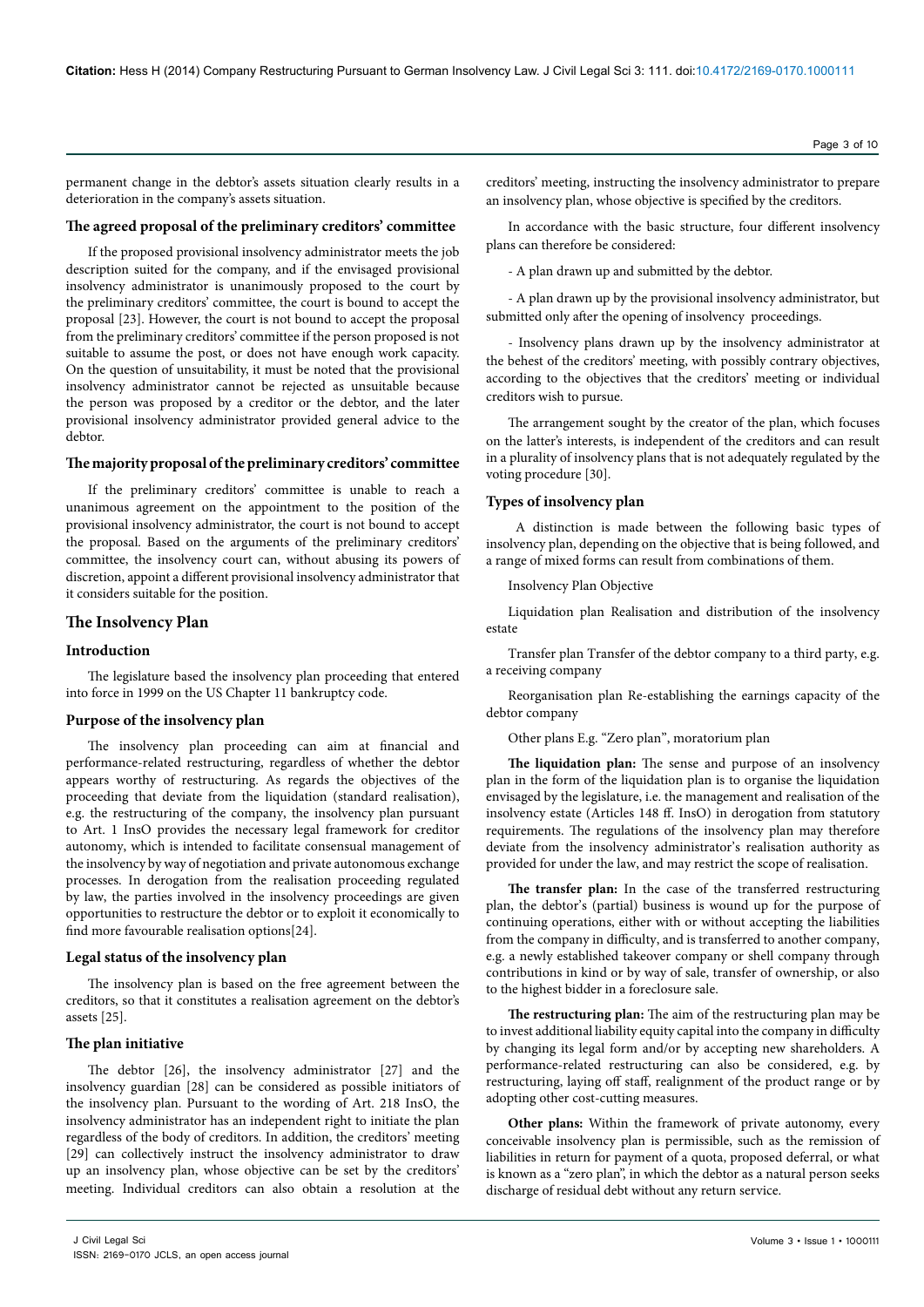# **Structuring of the insolvency plan**

It is a mandatory legal provision (cf. Articles 219, 231 par. 1 No. 1 InsO), despite the wide degree of latitude in terms of design, that the insolvency plan be divided into:

- A declaratory section (Art. 220 InsO)
- A constructive section (Art. 221 InsO)
- The plan attachments (Articles 229, 230 InsO) [31]

**Declaratory section:** The declaratory section describes the measures already taken or still to be taken to set out the rights of the parties concerned, and the legal, financial and performance-related features of the company in difficulties (Articles 220 InsO) and, if necessary, the rehabilitation concept [32].

One prerequisite for a restructuring concept and the basis for the insolvency plan is an in-depth analysis of the company [33], which helps to uncover the reasons for the crisis and provides starting points for deciding on objectives and restructuring measures. The sense and purpose of the analysis of the company is to identify the causes and interrelationships and build on this information to indicate restructuring options [34]. The key data for the company, such as the development of the company to date, the legal and financial relationships, performancerelated circumstances and the organisational basis, are used to perform the analysis.

If the analysis of the company shows that the company in difficulties can be restructured, short- and long-term objectives can be developed based on this weak-point analysis that focus on the causes, rather than the consequences, of the company crisis. The company is capable of being reorganised if it is in a position, following the implementation of restructuring measures, to achieve a sustained surplus of income over expenditure. If it cannot be reorganised, the company must be liquidated. In cases in which restructuring is feasible, a list of measures, the restructuring plan, detailing specific restructuring measures, must be prepared based on the objectives set out in the declaratory section. There is a wide range of possible restructuring measures [35].

**Comparative calculation:** Using a comparative calculation, the declaratory section of the insolvency plan compares the extent to which creditors would be satisfied by following the insolvency plan or under statutory liquidation without the insolvency plan. It suffices to distinguish between the different groups of creditors for the comparative calculation; it is not necessary to make a comparison for every individual creditor. On the one hand, this is intended to give creditors a basis for deciding how to vote, while additionally, the comparative calculation is important for issues such as opposition on the part of a group of creditors [36] (prohibition to obstruct), objections from the debtor [37], or objections from a creditor [38] (Art. 251 par. 1 No. 2 InsO), whereby the insolvency court can overrule by a decision any opposition on the part of a group of creditors, objections from the debtor or from a creditor, if the insolvency plan would leave the parties concerned better off than under liquidation without an insolvency plan. The basis for the comparative calculation is firstly a list of the assets [39], from which the estimated probable liquidation proceeds can be deduced in the event of statutory realisation, as well as the plan income statement.

**Constructive section:** The constructive section of the insolvency plan defines in Art. 221 InsO the ways in which the legal status of the parties concerned is changed by the insolvency plan [40]. The following are considered the parties concerned pursuant to Art. 222 InsO:

- Creditors entitled to separate satisfaction.

None of the parties concerned are creditors entitled to segregation [41] .None of the parties concerned is the debtor pursuant to Art. 225a InsO, since the participation and membership rights of the persons holding shares in the debtor basically remain unaffected by the insolvency plan, unless the insolvency plan stipulates otherwise.

**Plan attachments:** The following specific documents must be attached to the insolvency plan as plan attachments pursuant to Art. 229 InsO, provided the intention is to satisfy the creditors with the proceeds:

- An asset and liability statement [42]

- A plan income statement [43]
- A liquidity plan [44] and also

- Additional attachments e.g. the declaration by the debtor that it is prepared

to continue the business [45]

# **Formation of Groups**

The formation of voting groups of creditors as prescribed in Art. 222 InsO must be set out in the constructive section of the insolvency plan. The sense and purpose of forming groups is to make allowance for the different economic interests of the various creditor groups. The significance of the formation of groups relates to the planning strategy. Voting results and majorities can be influenced by the way in which the creditors are divided, in other words "the formation of groups is the strategic key to the majority issue". The insolvency plan must at least distinguish between the groups of creditors specified in Art. 222 par. 1 InsO, that is to say:

- Creditors entitled to separate satisfaction if the insolvency plan infringes their rights

- The non-subordinate creditors

- The individual priorities of subordinate creditors, provided the claims are not deemed waived pursuant to Art. 225 par. 1 InsO [46].

Pursuant to Art. 222 par. 2 InsO, groups may be formed within those parties with identical legal status, grouping together creditors with the same type of economic interests. Clear distinctions need to be made between these groups, and the differentiating criteria must be specified in the insolvency plan [47] .Pursuant to Art. 222 par. 3 InsO, a separate group should be formed for

- employees and
- small sum creditors,

and the question may be asked whether the employees, for their part, should form subgroups (e.g. salaried employees, waged workers, or according to the types of claim, e.g. wages and salaries, holiday pay, gratuities, severance pay, profit sharing, etc.). The fair value of the claims can be used as a demarcation criterion for the formation of the groups, along with the legal status of the creditors (Art. 222 par. 1 InsO) and the same type of economic interests.

Depending on the particular circumstances in an individual case, a series of possible voting groups can be formed based on the criteria mentioned. The material delimitation of the groups is intended to be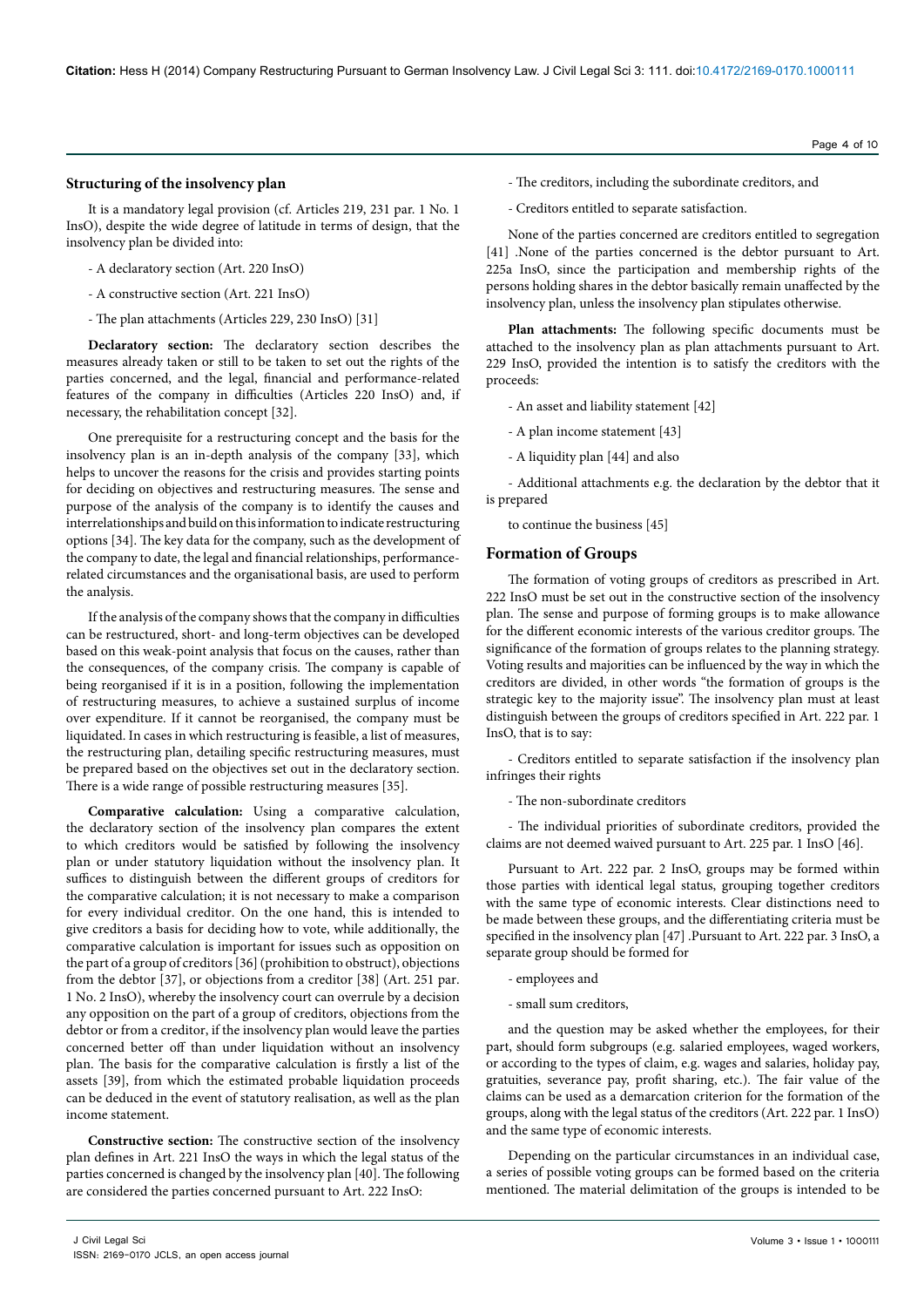governed by the content monitoring on the part of the insolvency court pursuant to Art. 231 par. 1 No. 1 InsO [48].

Under Art. 231 par. 1 No. 1 InsO, the insolvency court has only to check whether the plan has been submitted by the debtor or by the insolvency administrator, and if it is organised into a declaratory section and a constructive section, the reason being that the right of examination is restricted to the questions of whether the right to present and the content of the plan have been complied with. The fear of a manipulative division of the body of creditors does not warrant transferring monitoring control for the groups to the insolvency court over and above the wording of the law, even if the insolvency plan and the groups were proposed by the debtor [49].

# **The Debt Equity Swap**

# **General**

Art. 225a par. 1 InsO clearly states that the equity interests and membership rights of persons holding shares in the debtor basically remain unaffected by the insolvency proceedings. However, encroachment on these rights is permitted by law if this is expressly provided for in the insolvency plan [50]. Otherwise, the legal position of the persons holding shares in the debtor remains unaffected by the insolvency proceedings and there is no reason for them to participate in the voting.

**Art. 225a par. 2 InsO:** Art. 225a par. 2 InsO contains provisions on converting debt into equity. The change is intended to meet practical requirements. To ensure that converting debt into equity operates as a well-functioning restructuring tool, and that the rights of the former owners are also safeguarded, it should be possible to transfer the debtequity conversion to the constructive section of the insolvency plan. The owners of equity interests and membership rights in the debtor are thus involved as interested parties in the insolvency plan and can vote as a separate group on the plan, and therefore on the conversion of claims. Just like the creditors, they enjoy protection of minorities and have the right to object to the plan by seeking legal remedies. Pursuant to Art. 225a par. 2 sentence 2 InsO, no creditor may be forced into a shareholder position against its will. Each and every creditor has the individual right not to agree to a claim being converted. Their consent cannot be replaced by the majority vote within the group.

The plan should regulate in detail how the conversion of a claim to equity is to be carried out in practice. It is usually done in the form of a capital decrease with a subsequent increase, with the claim introduced as a contribution in kind [51]. It is generally recognised that claims against the company itself can be contributed. This can either be by way of a claim conversion, where the debt becomes invalid through merger, or by way of a remission agreement.

At the same time, regulations must be established for any securities provided. A creditor whose claim is secured will have to consider at regular intervals whether to consent to the claim being converted to an equity share, with the possibility of thereby losing the security, or whether to retain it and assert a claim for the loss from the guarantor.

The plan should expressly state what capital measures are to be carried out, what value a claim should be estimated at, and who shall be entitled to the subscription right. Where necessary, expert opinions should be obtained on the question of the fair value of the claim. The fair value of the claim will be regularly reduced because of the debtor's insolvency, and the value will not correspond to the nominal book value, but will instead be significantly lower. The quota expectation can

also be considered in this context. The insolvency plan must provide for a suitable valuation allowance. In the case in which claims are converted into shares in a stock corporation (AG), underwriting of the new shares must comply with the general provisions of the German Stock Corporation Act (Aktienrecht). At the same time, an exclusion of subscription rights at the expense of the shareholder must be stipulated for the capital increase that is assumed by the shareholder who made the payment [52]. The exclusion of subscription rights always requires objective justification because of the gravity of the interference in the membership. This is the case if the exclusion of subscription rights is made in the interests of the company, in other words where it serves to promote the object of the company, and is otherwise appropriate, necessary and commensurate.

The exclusion of subscription rights for restructuring purposes can basically constitute such a justification. With the capital increase through contributions in kind, the subscription rights for those shareholders who cannot make the non-cash contribution must necessarily be excluded, since they have no claims against the company that are admitted as contributions. At the same time, this does not automatically justify the exclusion of subscription rights. It must be shown in the context of the debt-equity swap that there are no options for debt repayment without exclusion of subscription rights, in particular that a capital increase for cash by the former shareholders, or a combination of a capital increase for cash and a capital increase through contributions in kind, with cross-exclusion of subscription rights are not precluded. However, the corporate bodies enjoy only a limited verifiable margin of discretion from the courts in this context.

If a capital decrease is intended, the underlying decreases in value and other losses must be determined in accordance with the provisions in the German Commercial Code, and it must be explained which ones will apply to the annual financial statements. To become effective, the resolutions adopted in the insolvency plan must be entered in the relevant commercial register, register of cooperatives, register of partnerships or register of associations. This is generally the responsibility of the debtor's corporate bodies. However, to simplify the procedure, the insolvency administrator is empowered to arrange the registrations personally in place of the corporate bodies [53]. In the interest of calculation safety, the valuation of the contribution in kind can be attacked only within the planning procedure. Any overvaluation of the contribution in kind does not lead to compensation liability on the part of the contributor towards the debtor.

**Art. 225a par. 3 InsO:** Art. 225a par. 3 InsO permits a radical overhaul of the debtor's corporate law structures, including outside the context of the debt-equity swap, and allows these to be modified to meet the requirements of the insolvency plan proceeding. In the process, the rights of persons holding shares in the debtor are adequately guaranteed, since pursuant to Art. 222 par. 1 sentence 2 No. 4 InsO, they are involved in voting on the plan as a separate group [54].

Since the opening of insolvency proceedings dissolves a company, the plan can include provisions to continue the debtor company. This means that no formal continuation resolution by the shareholders is required if the company is to continue. Additionally, the transfer of the debtor's shareholdings in third companies can be included in the plan.

Creditors who become shareholders as a result of the conversion of their claims benefit from the restructuring privilege [55] in Art. 39 par. 4 sentence 2 InsO, and under certain circumstances from the minority shareholder privilege [56] in Art. 39 par. 5 InsO. If the creditor acquires the shares because of a debt-equity swap in an insolvency plan, it may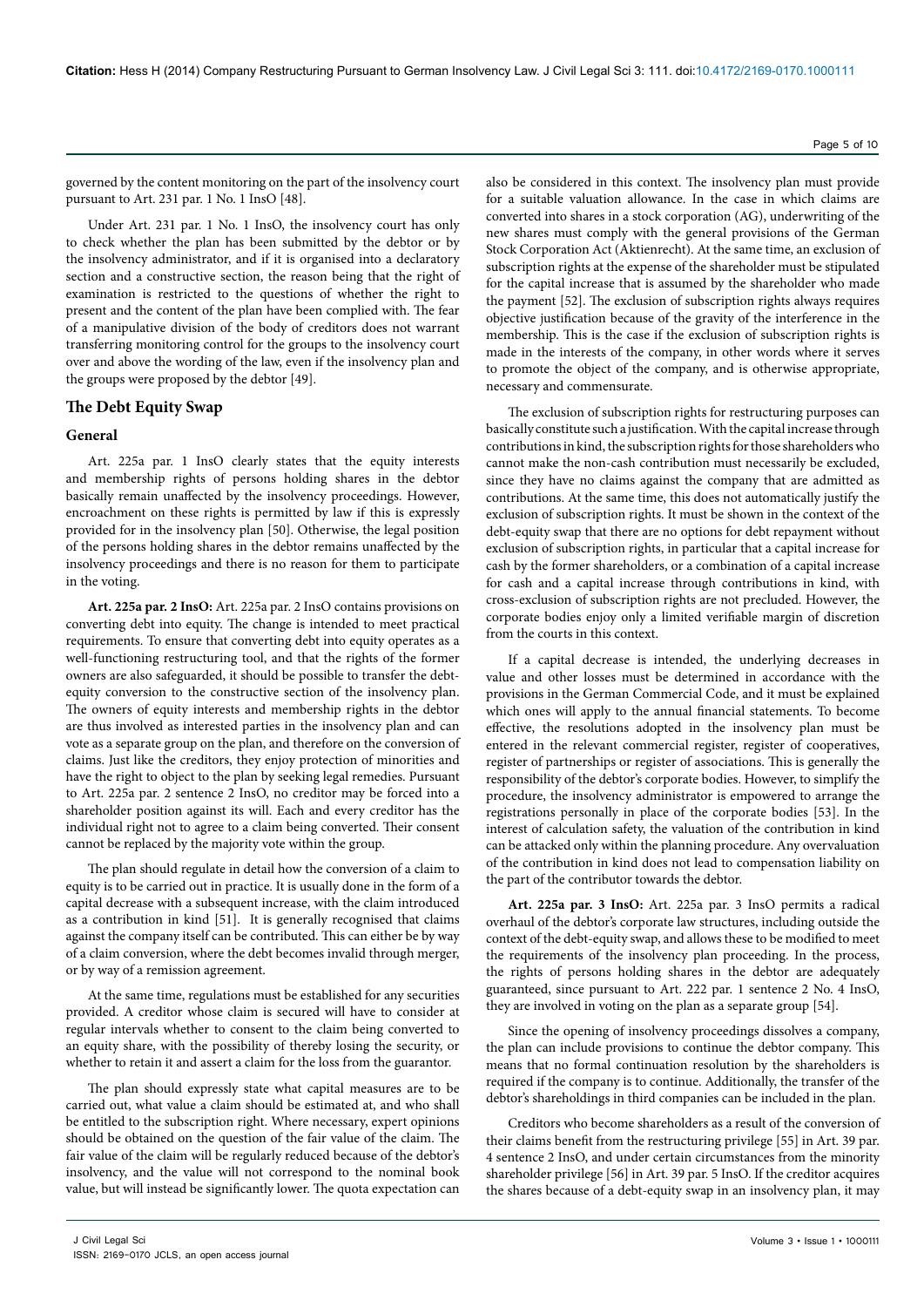be assumed that they were acquired for the purpose of restructuring within the meaning of Art. 39 par. 4 InsO.

# **Compensation for cancellation of equity interest**

If equity interests are incorporated into an insolvency plan, provision must be made for financial compensation if they are cancelled, provided the shares are still of value. In this instance, pursuant to Art. 251 par. 3 InsO, the plan must provide the required funds if necessary [57] .However, in insolvency proceedings, the shares can generally be assumed to be worthless. In this case, compensation is not required. The constitutional title protection of the shareholders affected is guaranteed by the regulations on protection of minorities and on right of appeal against the confirmation of the plan in Articles 245, 251 and 253 InsO. This ensures that a shareholder receives appropriate compensation for the loss of its ownership interest. Pursuant to Art. 251 par. 3 sentence 2 InsO, compensation must be claimed outside the insolvency proceedings to ensure there are no delays.

# **Change-of-control clauses**

Art. 225a par. 4 InsO guards against the risk that the implementation of measures pursuant to Art. 225a par. 2 or 3 InsO is used as an excuse by contracting parties to terminate existing contractual relationships. A widespread termination of contractual relationships, or even the termination of key individual contracts, can jeopardise the existing restructuring prospects. In light of this, a legal provision is required to specifically ensure that the standard change-of-control clauses used in practice are not applied when a debt-equity swap or other capital measures are performed. For this reason, Art. 225a par. 4 InsO decrees these to be invalid [58]. Contract clauses that address not only the performance of measures pursuant to Art. 225a par. 2 and 3 InsO, but also other breaches of obligations, remain unaffected by this.

# **Art. 225a par. 5 InsO**

Art. 225a par. 5 InsO makes allowance for the fact that, the performance of measures pursuant to paragraphs 2 or 3 can lead to a change in the group of shareholders or members. The creditors participating in a debt-equity swap therefore join the group of shareholders or members. In the case of personally organised companies, this can lead to the situation in which, from the perspective of the former shareholders or members, there is a good reason for resigning.

If a shareholder or member exercises his/her right to resign, it must be ensured that any justified claims to compensation do not result in a burden on the debtor that jeopardises the prospects of restructuring. When determining the amount of the compensation claim, it should firstly be taken into account that non-implementation of the plan might mean that the company would have to be wound up. In addition, the plan should make suitable provision so that any compensation claim is payable over a period of up to three years, or can be cancelled.

#### **Insolvency plan and debt-equity swap provision**

**General:** Up to now, the insolvency law has had no effect on company law, with the result that shareholders' ownership interests could not be interfered with [59]. In the past, it was possible for shareholders to block financial restructuring measures. The legitimisation of the debtequity swap in the German Insolvency Code is intended to strengthen competition. In the USA and United Kingdom, the debt equity swap has become a popular and successful restructuring tool. The crucial benefit, however, is that the issues have been removed that made the

debt-equity swap either impossible in practice, or unjustifiably placed the former shareholders of the insolvent company in a better position. In particular, this became a problem where a restructuring by transfer, in other words the retail sale of the assets of the insolvent company, was not possible, because rights required for the business attached to the legal entity of the insolvent company, e.g. freight traffic licences, bank licensing, airport slots.

**Encroachment on ownership interests and membership rights:** In order to achieve the best possible restructuring results, the legislature included the provision in Art. 217 sentence 2 InsO that the ownership interests and membership rights of persons holding shares in the debtor can be incorporated into the insolvency plan if the debtor is not a natural person [60].

**Formation of groups:** As a consequence of this provision on ownership interests, pursuant to Art. 222 InsO, persons holding shares in the debtor may form a separate group if their ownership interests and membership rights are being included in the insolvency plan. Pursuant to Art. 222 par. 1. sentence 2 No. 4 InsO, special groups can be formed by small sum creditors, and therefore also shareholders with a participation of less than 1% of the liable equity capital or  $\epsilon$ 1,000 [61].

**Discussion and voting meeting:** Pursuant to Art. 235 par. 3 InsO, the persons involved [62], in other words including the shareholders, must be invited to the discussion and voting meeting.

**Voting right of the shareholders:** Art. 238a InsO stipulates that the voting rights of the shareholders shall be based only on their participation in the capital or in the assets of the debtor. The number of shareholders is immaterial. Likewise, restrictions on voting rights in accordance with the Articles of Association, special rights or multi voting rights shall not be considered [63].

**The prohibition to obstruct:** The prohibition to obstruct, whereby the disagreeing voting group is deemed to have consented, applies if a creditor group refuses to consent to the insolvency

plan, although the following requirements of Art. 245 par. 1 InsO must also be met:

- No. 1: The creditors should not be in a worse position as a result of the insolvency plan than they would have been without it.

- No. 2: The creditors must participate to a reasonable extent in the economic value devolving on the creditor parties under the plan.

- No. 3: The majority of the voting groups must have backed the plan with the necessary majorities.

The legal effects of the prohibition to obstruct do not apply by act of law, but must be established by the insolvency court. The insolvency court must officially check the conditions of the prohibition to obstruct if not all of the voting groups have accepted the plan (Articles 248, 245 InsO). Regarding the sequence of checks, it is recommended that the insolvency court first examines the formal requirement of No. 3, which is the easiest to determine, and then looks at the material requirements. Art. 245 InsO applies to the different participating groups, whereby, with regard to subordinate creditors, the prohibition to obstruct is supplemented by the provision in Art. 246 InsO, which considerably simplifies the replacement consent in respect of the lower need for protection of the subordinate creditors. In contrast, the prohibition to obstruct does not apply to those creditors entitled to segregation, since they are not parties concerned (see above) and would need to give their consent individually if they were included in an insolvency plan.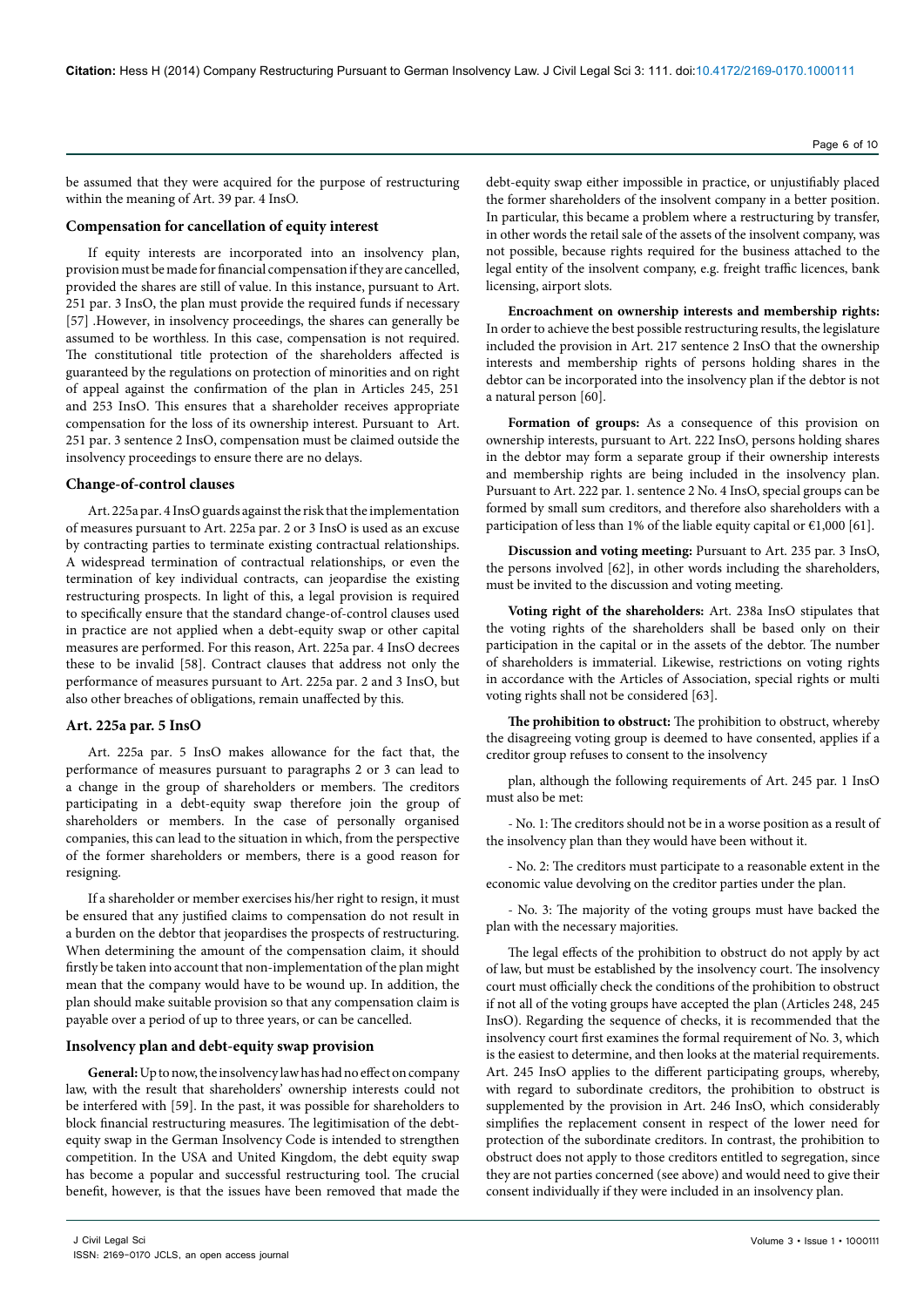As a result of Art. 245 par. 3 InsO, the prohibition to obstruct is extended to the former shareholders [64]. This extension will not entail any great effect, since the consent of the former shareholders is fictitious, if the insolvency plan provides for a decision in favour of the former shareholders in the event they have a claim. In effect, this means that the insolvency plan can be implemented against the will of the former shareholders. Art. 245 par. 3 InsO formally regulates the requirements for replacing the consent of the former shareholders. The blanket provision pursuant to Art. 245 par. 3 No. 2 InsO, according to which any betterment of individual shareholders or groups of shareholders is not permitted, reflects the valuation regarding reasonable economic participation of creditors pursuant to Art. 245 par. 2 No. 3 InsO, according to which any disadvantage suffered by a creditor group in comparison with creditors of equal rank negates the criterion of reasonable participation in the economic value.

**Protection of minorities:** Since the shareholders are participants in the insolvency plan proceeding, they are also entitled to minority protection, which is guaranteed pursuant to Art. 251 InsO. With this provision, the legislature wished to ensure that the shareholders receive the liquidation value of the shares and are not placed in a less favourable position as a result of the insolvency plan than they would be under liquidation. The request to refuse confirmation for the insolvency plan will be declined even if the requesting parties demonstrate that they would be in a less favourable position under the plan that without it, if funds are provided in the constructive section of the insolvency plan for the event that a party can prove that it would be in a less favourable position [65]. In this instance, evidence must be provided that either reserves have been established, or that the shareholder was provided with a banker's bond or bank guarantee. The proof that the shareholders would be in a less favourable position and the financial security does not impede the implementation of the insolvency plan. Instead, any dispute about whether the shareholder receives compensation from the funds must be decided by the trial court outside the insolvency proceedings (Art. 251 par. 1 No. 2 InsO).

**Admissibility of encroachment on shareholders' rights:** The central question of whether or not the encroachment on shareholders' rights is admissible depends on whether the protection afforded by Art. 14 GG (Basic Law for the Federal Republic of Germany) applies. As well as the rights to claim, Art 14 GG also safeguards ownership relating to persons and corporations [66]. Even if the scope of protection for the property is affected, expropriation does not apply, since it does not involve encroachment on the shareholders' rights by the state [67]. The resolution by the various creditor groups does not constitute expropriation because the creditors are only protecting their co-management rights as afforded by the InsO [68]. With the authority to encroach on the rights of the shareholders, the legislature permissibly and appropriately restricts the content and limitations of property. The legislature has given priority to protecting the company, jobs and the interests of the creditors if the shareholders no longer meet their financing responsibilities, with the result that the insolvency proceedings are opened. The legislature has thus chosen a solution that satisfies the interests of the parties concerned. Encroachment on the shareholders' rights is not only justified if the value of the ownership interests after insolvency proceedings are opened is more or less nothing [69], but also if a value attaches to the ownership interests. In such case, the shareholder must receive fair compensation [70].

# **Drawing up an Insolvency Plan**

# **Introduction**

In cases of imminent insolvency or over-indebtedness, Art. 270b

InsO facilitates self administration on the part of an insolvent debtor whose business enterprise has not closed down, with the help of an insolvency plan. Provided that the debtor has filed for insolvency and the envisaged restructuring does not evidently lack all prospects of success, on application the court sets a time limit of maximally three months for submission of the insolvency plan.

# **Certification to be submitted**

**General:** Pursuant to Art. 270b par. 1 sentence 3 InsO, the debtor must present a certificate from a tax consultant, auditor or lawyer with experience in insolvency matters, or from a person with comparable qualifications. The following are deemed persons with comparable qualifications: tax agents or certified accountants, who are authorised in the same way as a tax consultant, pursuant to Art. 3 No. German Tax Consultancy Act (StBerG), to provide business assistance in tax matters, but also citizens of another EU or EEA member state, and persons with a business office in one of these states and possessing a similar qualification.

**Experience in insolvency matters:** When accepting the mandate, the certifying professional must check his/her professional experience, and present and provide evidence of it to the court [71]. Art. 270b par. 1 sentence 3 InsO does not stipulate which requirements apply in relation to the professional experience of the certifying party. However, it is clear that knowledge acquired from vocational training alone is not sufficient. In order to assume adequate professional experience, it is necessary in many respects to demand at least five years' experience in the area of Germany insolvency law.

**Content of the certificate:** The certifying party must demonstrate imminent illiquidity in respect of the debtor's assets (cf. Art. 18 InsO) or overindebtedness (Art. 19 InsO), but not illiquidity itself (Art. 17 InsO), and show that the envisaged restructuring does not evidently lack all prospects of succeeding.

**Analysis of the envisaged restructuring "not evidently lacking all prospects of succeeding":** Following an analysis of the envisaged restructuring not evidently lacking all prospects of succeeding, which must be performed based on the types of crisis to be investigated, their stages and causes, and make statements on the continuation of the business, or the restructuring capability, the certificate must show that it is not hopeless. It must show that:

- There is no insolvency
- There is no imminent illiquidity and/or overindebtedness
- That the company crises investigated can be managed

- That the measures identified to surmount the difficulties for investigating profitability, financing and equity gaps are suitable

- That there are no obstacles to restructuring, such as
- A lack of willingness to cooperate on the part of the main creditors

- A lack of willingness to implement restructuring measures on the part of management and/or shareholders

- A lack of willingness to cooperate on the part of the employees, the works council, or the trade unions

- The loss of important customers.

#### **Appointment of a custodian**

At the same time as the ruling on the deadline for submitting an insolvency plan, the court appoints a provisional insolvency guardian,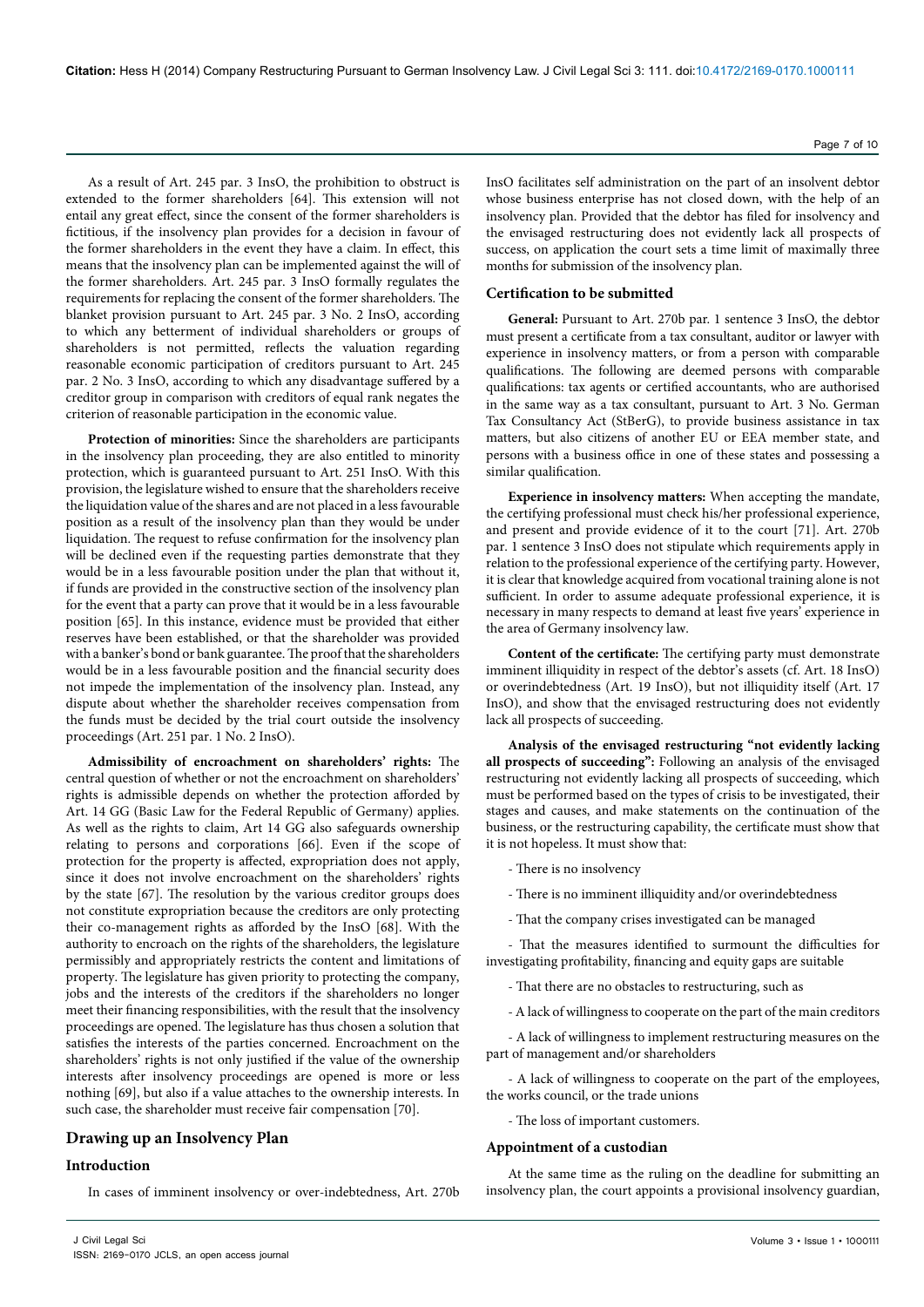who may not be the same person who issued the certificate (Art. 270b par. 1 InsO). The provision serves to clarify that the independence always required from the guardian pursuant to Art. 270a par. 1 sentence 2 in conjunction with Articles 274, 56 InsO would not then be possible if the person in questions has previously issued the certificate to the debtor pursuant to Art. 270b par. 1 InsO [72]. The court may reject a guardian proposed by the debtor only if the proposed person is obviously unqualified to assume the office. The lack of suitability, e.g. a lack of business knowledge, must be justified by the court (Art. 270b par. 2 sentence 2 subsentence 2 InsO). Pursuant to Art. 270b par. 2 sentence 3 InsO, the insolvency court may order provisional measures. It may:

- Appoint a preliminary creditors' committee pursuant to Art. 21 par. 2 sentence 1 No. 1a InsO

- Order a total restriction or temporary restriction on measures of execution against the debtor (Art. 21 par. 2 sentence 1 No. 3 InsO)

- Order a temporary interception of the debtor's mail (Art. 21 par. 2 sentence 1 No. 4 InsO)

- Order that items for which segregation is demanded be used to continue the debtor's business

#### **Justification of preferential debt**

On the application of the debtor, the court shall order that the debtor may justify preferential debt (Art. 55 par. 2 InsO). This provision was created to enable the business to continue during the opening of insolvency proceedings, and thus establish the basic prerequisites for restructuring. The provision was originally intended to protect persons who conclude business transactions with a provisional insolvency administrator, or meet a long-term debt obligation with the latter that they had originally agreed with the debtor. Particularly in the critical phase of the opening of insolvency proceedings, it is important to gain the trust of business partners, whose cooperation is essential if the business is to continue. If such trust in a "standard" opening of insolvency proceedings is linked to the person of the provisional insolvency administrator, it is especially important 31/36 for a selfadministering debtor in a proceeding pursuant to Art. 270b InsO, to win confidence for its business transactions. It therefore seems necessary to assist the debtor in this critical phase of the company restructuring by allowing the latter the possibility, through an order of the court, to move into the legal status of a strong provisional insolvency administrator. The debtor is thus given the authority to justify preferential debt through all its legal acts. Provided the general requirements for ordering a proceeding pursuant to Art. 270b InsO are met, the court must vest this authority in the debtor on the latter's application [73]. When the self-administered debtor files the request, they must weigh up whether it would be more expedient in the specific situation of preparing for restructuring to propose to the court individual authorisations to justify preferential debt, or to make use of the option of being vested with a global authorisation. The priority for the provisional solvency guardian is to investigate the debtor's economic situation and monitor the management of the business and expenditure for the debtor's lifestyle. If the debtor wishes to justify liabilities that are not part of standard business operations, it should do so only with the consent of the provisional solvency guardian, including during the opening of insolvency proceedings. Under Art. 270b par. 3 InsO, the court is allowed to vest the power of disposal solely in the debtor if a debtor petition has been submitted, while giving the provisional solvency guardian a purely monitoring function. Since the debtor is not

yet illiquid, allowing the parties concerned a broad legal framework to structure the power of disposal in the most practical way in the interests of achieving the best possible restructuring is justified.

# **Supplementary Provisions for the Insolvency Plan**

#### **Debtor's liability**

Pursuant to Art. 227 InsO, unless the insolvency plan provides otherwise, the debtor shall be discharged of its residual obligations towards its creditors once such creditors have been satisfied under the constructive section. Pursuant to Articles 247, 248 InsO, the debtor must not be placed at a disadvantage by the insolvency plan compared to its situation without the plan, so that no additional liability is imposed on it [74].

# **Changes to conditions under property law**

Pursuant to Art. 228 sentence 1 InsO, declarations of intent to justify, change, transfer or cancel rights to items can be included in the insolvency plan without the requirement for an additional notarial record. If the insolvency plan is confirmed, these declarations of intent are deemed to have been issued in the prescribed form [75].

#### **Plan accounting attachments**

If it is envisaged that the creditors will be satisfied from the earnings derived from the debtor's enterprise continued by the debtor or by a third party, Art. 229 InsO requires the inclusion of an asset and liability statement, contrasting assets with liabilities. The asset and liability statement, in application *mutatis mutandis* of Articles 153 par. 1, 151 par. 2, 152 par. 2 InsO, must be based on going-concern values and on liquidation values, where these vary from the going-concern value [76].

# **Acceptance and confirmation of the insolvency plan**

**Discussion and voting meeting (Articles 235 ff. InsO):** Following the preliminary examination, the insolvency court must schedule a meeting (oral proceedings) to discuss and vote on the insolvency plan; it should take place within a month, and may not be held before (or in conjunction with) the verification meeting. The target period stated in Art. 235 InsO of no more than a month begins from the entry of the insolvency plan in the registry, since by this point the insolvency court will already have completed the preliminary examination and allowed the parties specified in Art. 232 InsO an opportunity to comment. The date of the discussion and voting meeting must be published.

In addition, the insolvency court must individually summon the following

persons to the discussion and voting meeting, enclosing a copy of the plan, or a

summary of its essential points (Art. 235 par. 2 InsO):

- Creditors who have filed claims
- Secured creditors
- The insolvency administrator
- The debtor
- The works council and the representative body for executive staff.

While not explicitly stipulated, it is expedient to also summon any third parties who will be involved in the provisions of the insolvency plan. The first stage of the standard discussion and voting meeting is to discuss and decide on the voting rights of the creditors of the insolvency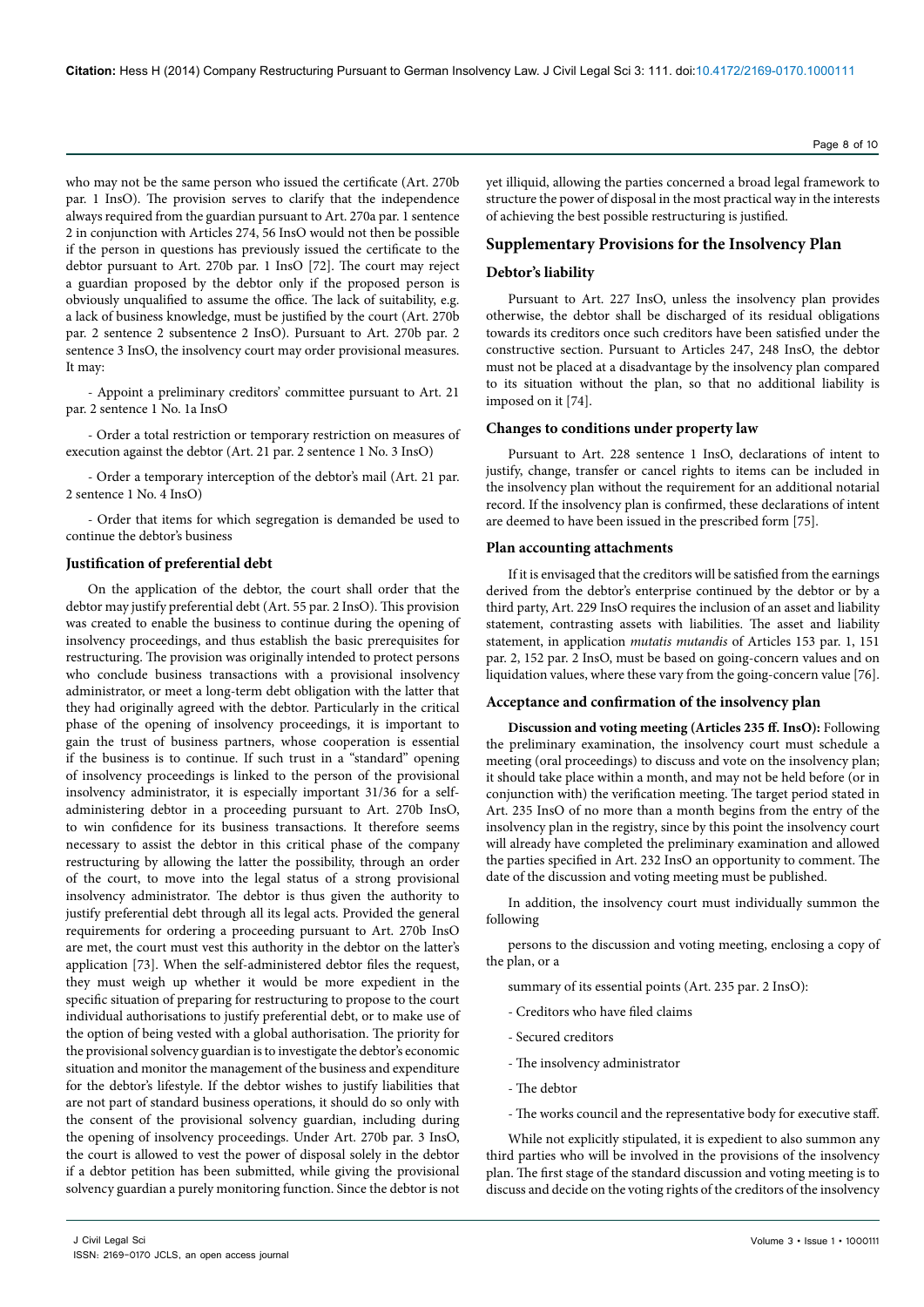proceedings and secured creditors, and the outcome of this negotiation must be recorded in a voting list drawn up by the registrar of the court (Art. 239 InsO).

**Voting rights of creditors of the insolvency proceedings:** Pursuant to Art. 237 InsO, decisions on the voting rights of the creditors of the insolvency proceedings are generally based on the general provision set out in Art. 77 InsO. However, only creditors are entitled to vote whose claims are affected by the insolvency plan (Art. 237 InsO), with the special feature that the full amount of the (estimated) loss is taken into account for secured creditors if they waive their right to separate satisfaction, and provided the debtor is personally liable towards them. Art. 237 InsO applies mutatis mutandis for the loss claims of the secured creditors, which must also qualify as insolvency claims.

**Voting rights of secured creditors:** As a supplement to Articles 237, 77 InsO, Art. 238 InsO regulates the voting rights based on the secured portion of a claim. According to this provision, secured creditors are entitled to vote only if their legal status has been encroached on and they have been disadvantaged as a result. Their rights must be discussed individually at the meeting. In cases in which a right is not disputed by any of the parties involved in the proceedings, the voting right is acknowledged. Otherwise, the insolvency court must decide on the voting right with an incontestable ruling. The same provision applies to rights subject to conditions precedent and immature rights.

**Modification of the insolvency plan (Art. 240 InsO):** Following the determination of the voting rights, the details of the provisions in the insolvency plan are discussed. If slight modifications to the plan are required, these can be made by the initiator at the meeting, and the modified insolvency plan then voted on. However, major changes to the essentials elements of the insolvency plan cannot be introduced in this way. Changes against the will of the person submitting the plan are also not permitted.

**Scheduling a separate voting meeting:** If no vote is taken on the insolvency plan in the standard discussion and voting meeting, the insolvency court can schedule a separate voting meeting, which however, must take place within one month. Only the creditors whose voting rights were established and the debtor are summoned to attend the separate voting meeting. Pursuant to Art. 241 par. 2 InsO, it is no longer necessary to summon the insolvency administrator or the other parties specified in Art. 235 par. 3 InsO. The reason for this is that no further discussion is planned for the separate voting meeting, so to that extent there is no further requirement to give the parties in question a fair hearing.

**Acceptance of the insolvency plan by the creditors:** Voting on the insolvency plan is carried out within the separate groups set out in Art. 222 InsO (Art. 243 InsO). Pursuant to Art. 244 InsO, for the plan to be accepted, there must be an overall majority in each group in favour, both in terms of numbers and in terms of the aggregate value of the claims, whereby creditors who hold a right jointly are counted as one creditor for the purposes of the vote.

**Effect of the insolvency plan:** The legal effects of the provisions set out in the constructive section ensue immediately when the order confirming the insolvency plan becomes final (Art. 254 InsO). Any declarations of intent included in the plan to constitute, amend, transfer or cancel in rem rights are therefore deemed to have been issued in accordance with formal requirements, without requiring any further implementation of the plan. The same applies mutatis mutandis for undertakings. On the other hand, legal acts that are purely factual

cannot be replaced by the insolvency plan. If the insolvency plan provides for a debt waiver on the part of the creditors, the claims in question are deducted directly, while deferrals have the effect of postponing the due date. The effects of the insolvency plan apply to all parties concerned, irrespective of whether they have participated in the planning procedure or not. The personal rights of the creditors of the insolvency proceedings with regard to jointly liable third parties (co-debtors, guarantors) and the assertion of security interests by third parties are not affected by the insolvency plan. To prevent the debtor being held liable in full by means of a recourse claim, Art. 255 par. 2 sentence 2 InsO restricts the entitlement to recourse to the provision for the principal claim included in the plan. Art. 254 par. 3 InsO clearly states that creditors have no claim for a return over and beyond the amount provided for in the insolvency plan. To ensure planning security for creditors who bring a claim against the debtor as part of the planning procedure by means of a contribution in kind, thus becoming shareholders, a later obligation to effect an additional payment in accordance with the principles of compensation liability is excluded under Art. 254 par. 4 InsO.

#### **Summary**

The restructuring of the debtor by private autonomous regulations between the creditors and the debtor as part of an insolvency plan is appropriate for avoiding insolvency-related losses, and allows insolvent companies to continue in business.

#### **Reference**

- 1. Cf. Hess/Weiss, WM 1998, 2349; fn. 1, Hess Insolvenzrecht Grosskommentar in zwei Bänden, Vol. I 2nd ed. 2013 before Art. 1 marginal note 1ff. with additional notes
- 2. In addition to liability in company insolvency, the provisions cover debt relief for natural persons by way of discharge from residual debt (Articles 286 ff. InsO)
- 3. Articles 217 ff. InsO
- 4. Art. 27 par. 1 InsO
- 5. Articles 156 ff. InsO
- $6.$  Articles 270 ff. InsO
- 7. The Act for the Further Facilitation of the Reorganisation of Companies (BGBl I 2011,2582), which entered into force on 1 March 2012
- 8. Articles 21, 22a InsO
- 9. Articles 56, 56a InsO
- 10. Articles 217, 221, 222, 225a, 229-235, 238a, 241, 244-246a, 248a, 251, 254b, 254a, 259b InsO
- 11. Art. 270 InsO
- 12. Art. 270a Ins $\cap$
- 13. Art. 270b InsO
- 14. Hess (Footnote 1) Art. 13, marginal note 38 ff.
- 15. On the court's discretionary leeway see BGH 19.12.2007 V AR (VZ) 6/07 ZInsO, 2008,207; OLG Dresden 26.7.2007 – 13 VA 1/07 – ZIP 2007, 2182; OLG Cologne 27.9.2006 – 7VA 9/05 – ZInsO 2007, 272; OLG Hamburg 19.10.2005 – 2 VA 2/05 – ZInsO 2005, 1170
- 16. Hess (Footnote 1) Art. 21 marginal note 66
- 17. Hess (Footnote 1) Art. 21 marginal note 67
- 18. Frind ZInsO 2011, 2249
- 19. Hess (Footnote 1) Art. 22a marginal note 1 ff.
- 20. Hess (Footnote 1) Art. 22a marginal note 15
- 21. Hess (Footnote 1) Art. 22a marginal note 16

# Page 9 of 10